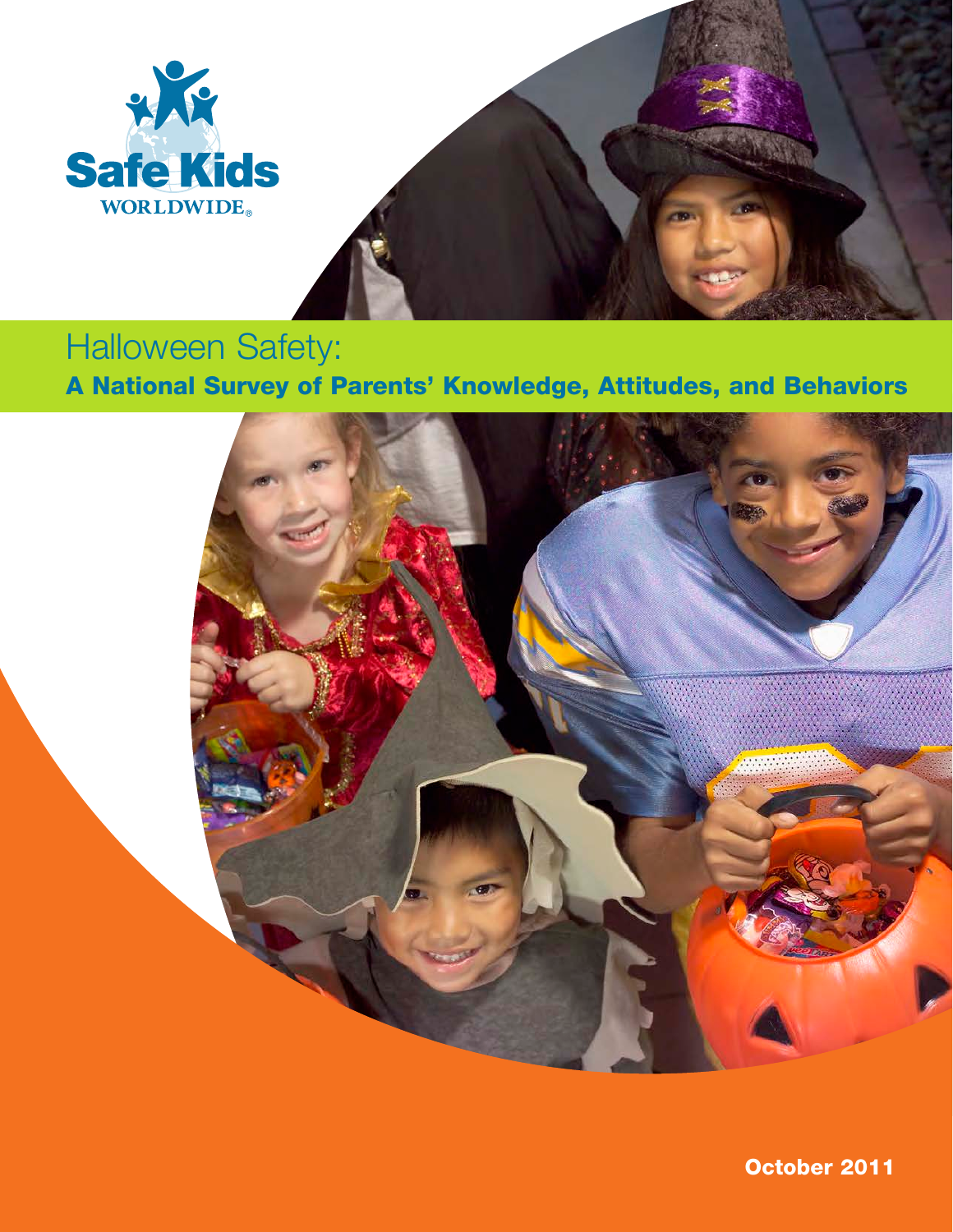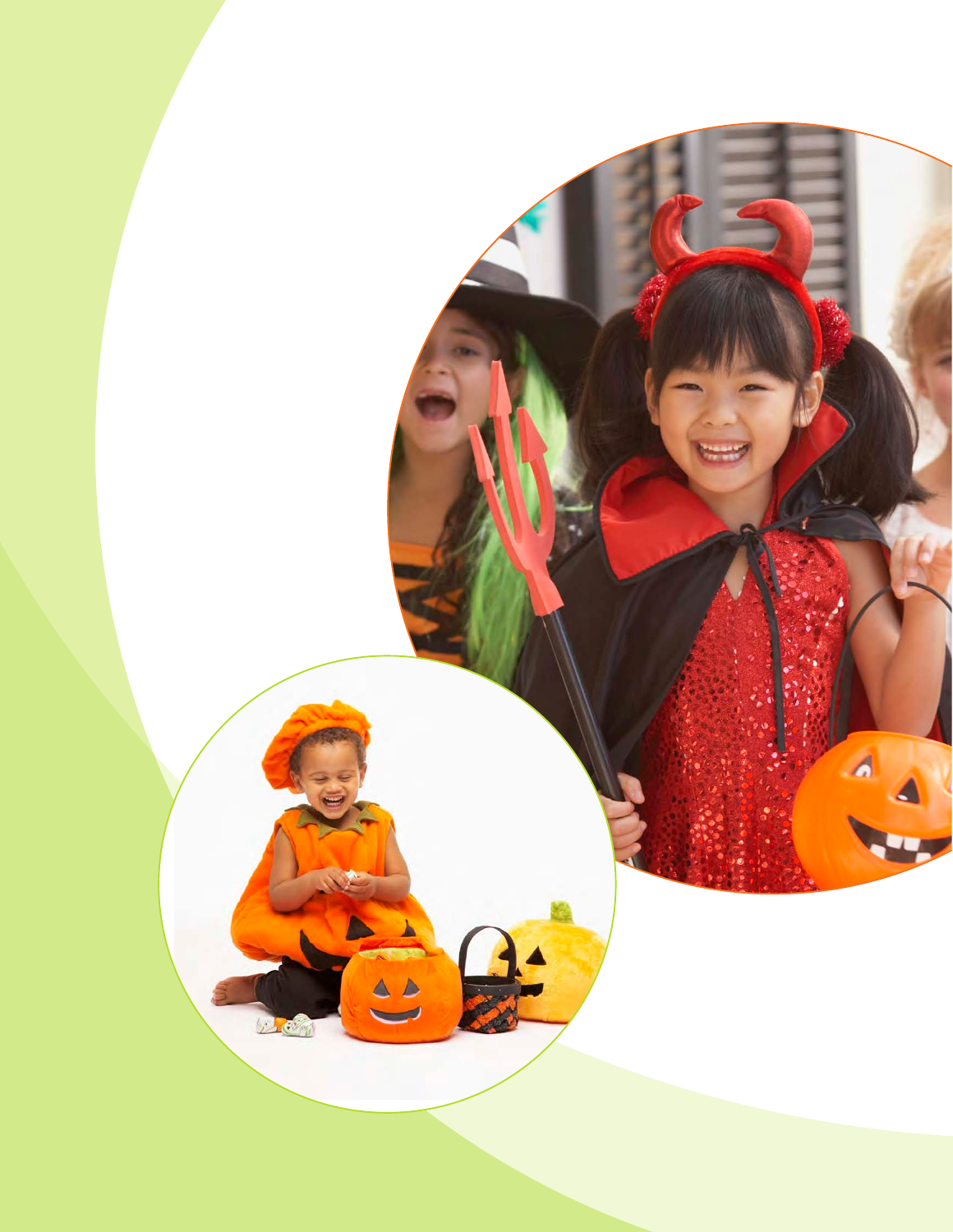### **Overview**

Halloween is among the most joyfully anticipated holidays for children in the United States. Carving pumpkins, donning festive costumes, and trick-or-treating are popular activities in most communities nationwide. Yet, Halloween can be rife with potential injury dangers, too, ranging from pedestrian accidents to falls to burns to poisonings. Assuring safety while participating in Halloween activities should be top-of-mind for every parent and caregiver in America.

More than twice as many children are killed in pedestrian/ vehicle incidents on Halloween between 4:00 pm and 10:00 pm as compared to the same hours on other days throughout the year. 1

# Methodology

To assess adults' knowledge, attitudes and behaviors related to Halloween safety, Safe Kids Worldwide commissioned Harris Interactive to conduct a poll of parents of children ages 12 years and under. In early September 2011, 935 parents responded to this first-of-its kind study on Halloween safety.

# Reported Activities Findings

Nine in ten parents (89%) report that their child participates in Halloween activities. Threequarters (73%) go trick-or-treating door-to-door, half (50%) attend parties at school, one-third (36%) participate in a community event at venues such as shopping malls or recreation centers, three in ten (29%) attend parties at a friend's or neighbor's home, and one in eight (13%) march in a Halloween parade. Participation in Halloween festivities is a popular pastime for children in the United States, and many celebrate with more than one observance.



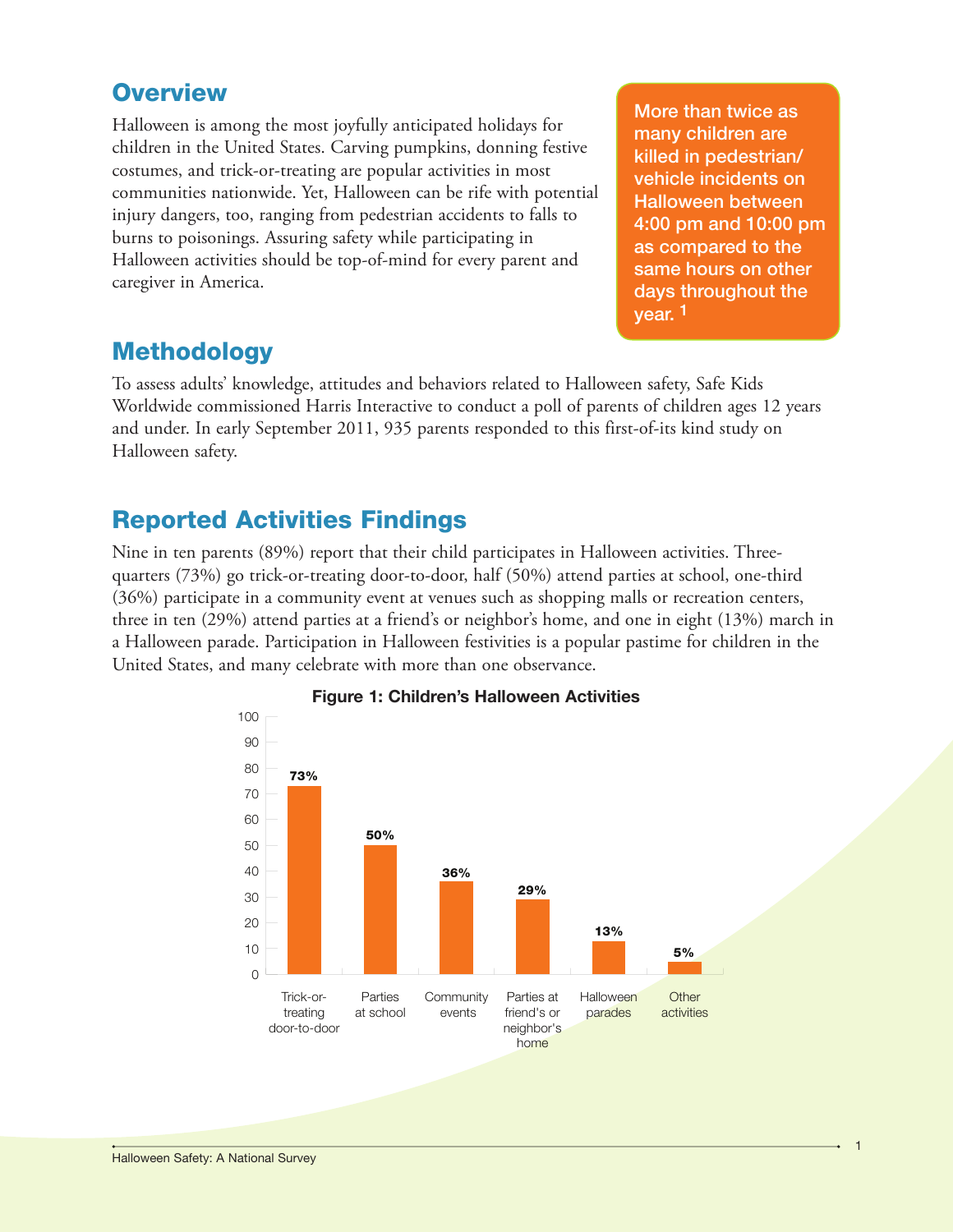### Communication and Behavior Findings

The good news is that virtually all adults (79%) have talked to their child about Halloween safety while trick-or-treating. In addition, three-fourths (75%) of parents have never let their child trickor-treat unsupervised without a parent or other adult.

Alarmingly, more than one in nine  $(12%)$  parents report that their child ages 5 years or younger is permitted to trick-or-treat without adult supervision. It may be that parents are allowing older siblings to trick-or-treat with their younger siblings, yet this is a dangerous practice because preteens and teens tend to be impulsive and easily distracted.

Only one third (35%) talk to their child every year about Halloween safety concerns. Parents should trick-or-treat with children under age 12 as well as engage in repeated discussions with all of their children about Halloween safety each year to reinforce the safety messages and promote desired behaviors.



#### **Figure 2: Parents' Reported Discussions with Children about Halloween Safety**

### Costumes Findings

Parents vary in their attention to the safety features of their child's Halloween costume. Overall, three quarters (75%) insist upon selecting a costume with safety in mind. While two-thirds (64%) ensure that their child's shoes are comfortable and fit well, fewer require use of a flashlight (37%), flame-resistant material  $(31\%)$ , non-toxic makeup  $(27\%)$ , or reflective tape or stripping  $(18\%)$ .





Halloween Safety: A National Survey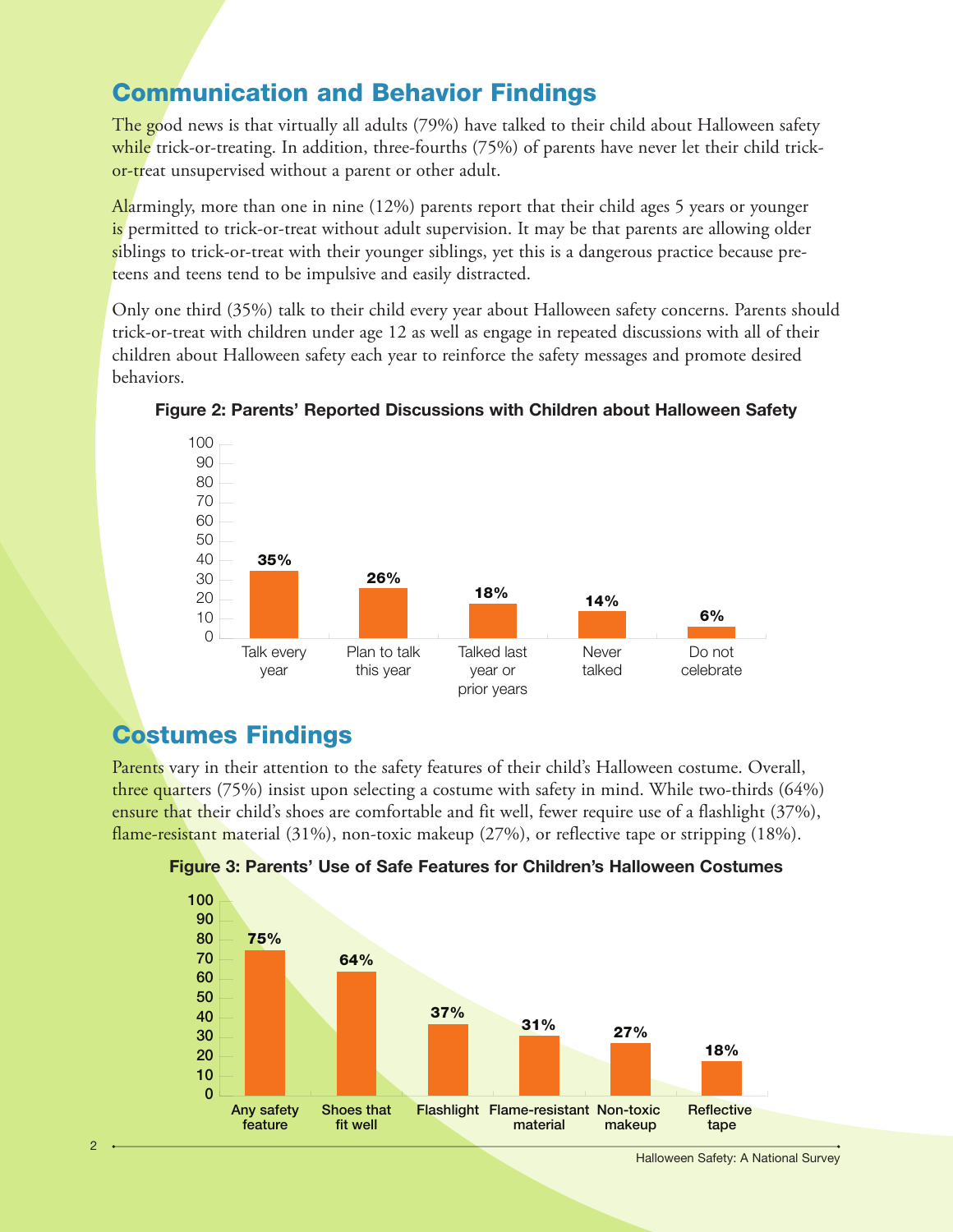Yet two-fifths (40%) of parents allow one or more unsafe items to be used by their child, including a mask (24%), long, baggy or loose clothing (20%), and/or a sword, cane, stick or other sharp object (8%).

Parents should be mindful of selecting a costume with safety features to ensure that their children do not experience falls, burns, or pedestrian injuries while celebrating Halloween.



**SAFE NOT SAFE**

# Perceptions of Risk Findings

Parents' Halloween-related fears are widespread, with nearly four in five (77%) expressing one or more specific concerns. These concerns include being hit by a car or truck (31%), poisoning from tampered or spoiled treats (24%), abductions (15%), falls (4%), burns (1%), broken bones (1%), or other fears.



**Figure 4: Parents' Reported Halloween Fears**

Parents appear to be getting the message that children are in excess danger of pedestrian injuries by walking on dark streets and in unfamiliar neighborhoods on Halloween night. Yet the fear of poisoned or tampered treats persists strongly, despite research that indicates that few incidents occur each year.2

Of the families stating that they celebrate Halloween (94%), one in six (17%) report no fears at all, despite the fact that on average, more than twice as many children are killed in pedestrian/ vehicle incidents on Halloween between 4:00 pm and 10:00 pm as compared to the same hours on other days throughout the year.<sup>1</sup> Fortunately, only 5% of parents in the study report that their child has been injured on Halloween night, and only 1% of these injuries (e.g., hit by a car or truck, fall, poisoning, broken bone or burn) were severe enough to require medical attention.

The fear of poisoned or tampered treats persists strongly, despite research that indicates that few incidents occur each year.<sup>2</sup>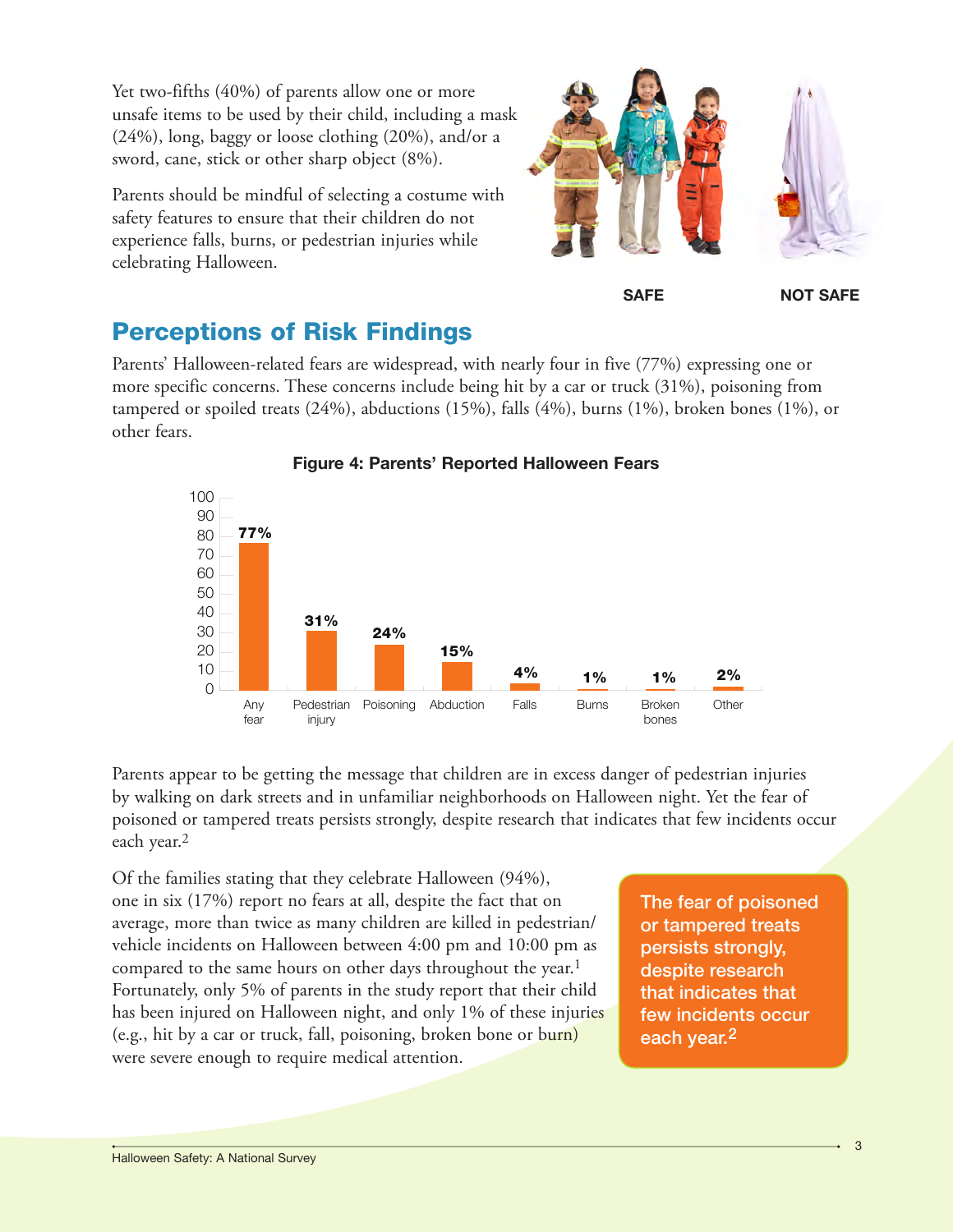### Call to Action

When it comes to childhood injury prevention, repeated and consistent messages are the keys to safety. This research reveals that parents may be placing their children in harm's way by failing to talk to them each and every year about Halloween safety. Given children's limited attention spans, as well as their ever-evolving cognitive abilities, parents must review all the correct behaviors with their children annually to help prevent pedestrian injuries, falls, poisonings, and other threats each October. To ensure a safer celebration of Halloween, Safe Kids Worldwide recommends the following tips to parents and caregivers:

#### Child Pedestrians

- Children under 12 should trick-or-treat and cross streets with an adult.
- Always walk on sidewalks or paths. If there are no sidewalks, walk facing traffic as far to the left as possible.
- Cross the street at corners, using traffic signals and crosswalks. Parents should remind children to watch for cars that are turning or backing up.
- Look left, right and left again when crossing and keep looking as you cross. Walk, don't run, across the street.

By following these simple tips, every parent and caregiver can help their child experience a fun – and safe – Halloween.

#### **Drivers**

- Slow down and be especially alert in residential neighborhoods. Children are excited on Halloween and may move in unpredictable ways.
- Anticipate heavy pedestrian traffic and turn your headlights on earlier in the day so you can spot children from greater distances.
- Remember that costumes can limit children's visibility and they may not be able to see your vehicle.
- Reduce any distractions inside your car so you can concentrate on the road and your surroundings.

#### Costumes and Treats

- Decorate costumes and bags with reflective tape or stickers and choose light colored costumes to improve visibility.
- Choose face paint and make-up instead of masks, which can obstruct a child's vision. Look for non-toxic designations when choosing Halloween makeup.
- Avoid carrying sticks, swords, or other sharp objects.
- Have kids carry glow sticks or flashlights in order to see better, as well as to be seen by drivers. Liquid in glow sticks is hazardous, so parents should remind children not to chew on or break them.
- Check treats for signs of tampering before children are allowed to eat them. Candy should be thrown away if the wrapper is faded or torn, or if the candy is unwrapped.

#### **Endnotes**

- 1. National Highway Traffic Safety Administration, Fatality Analysis Reporting, System, National Center for Statistics and Analysis' Information Services Branch. Pedestrian fatalities in motor vehicle crashes occurring between the hours of 4:00 pm and 10:00 pm by crash year, hour, age, and Halloween time period, Washington, DC, 2006.
- 2. Halloween Poisonings http://www.snopes.com/horrors/poison/halloween.asp Retrieved September 26, 2011.

*Suggested Citation: Mickalide AD, Rosenthal, KM, Donahue, MP. Halloween Safety: A National Survey of Parents' Knowledge, Attitudes, and Behaviors. Washington (DC): Safe Kids Worldwide, October 2011.*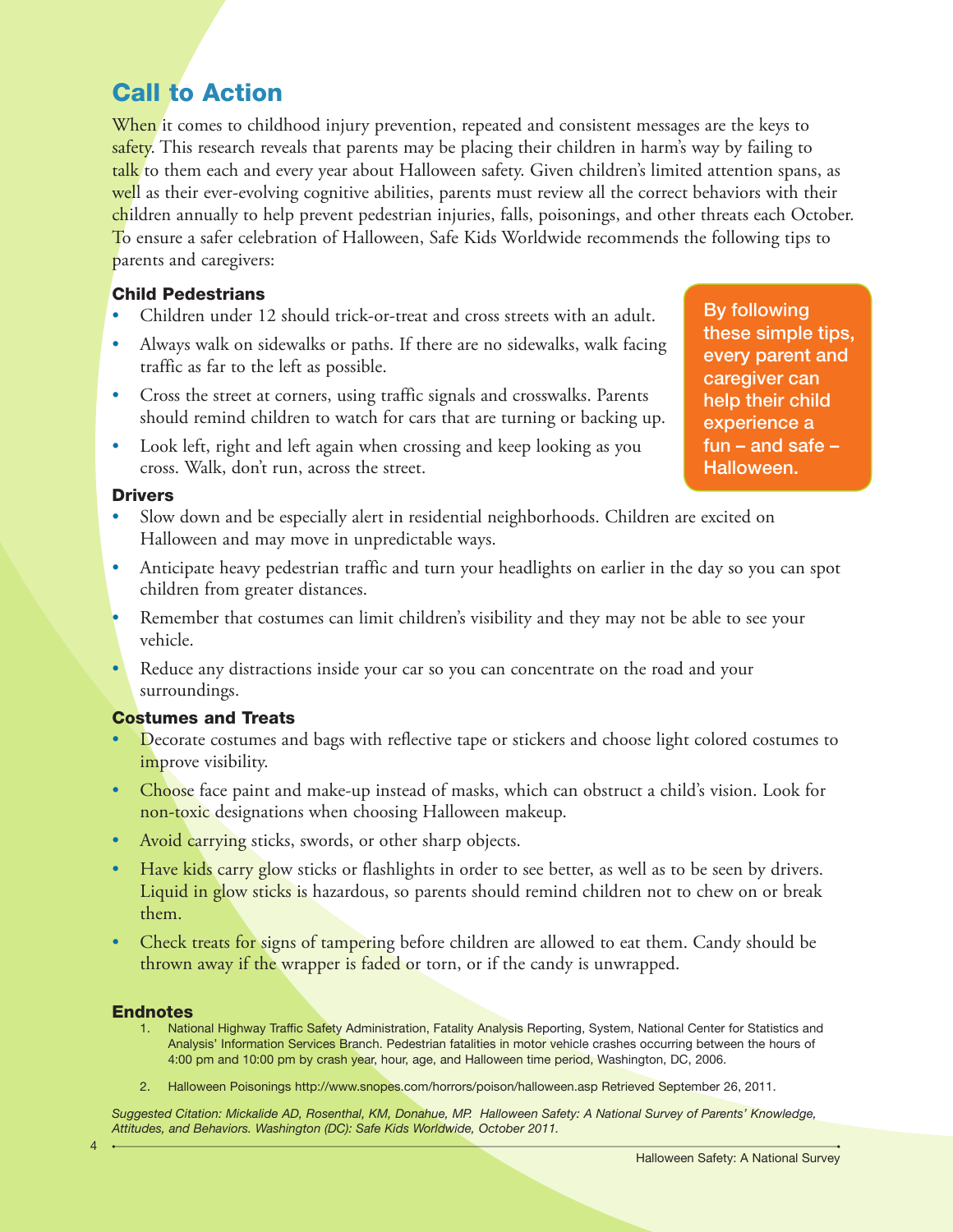